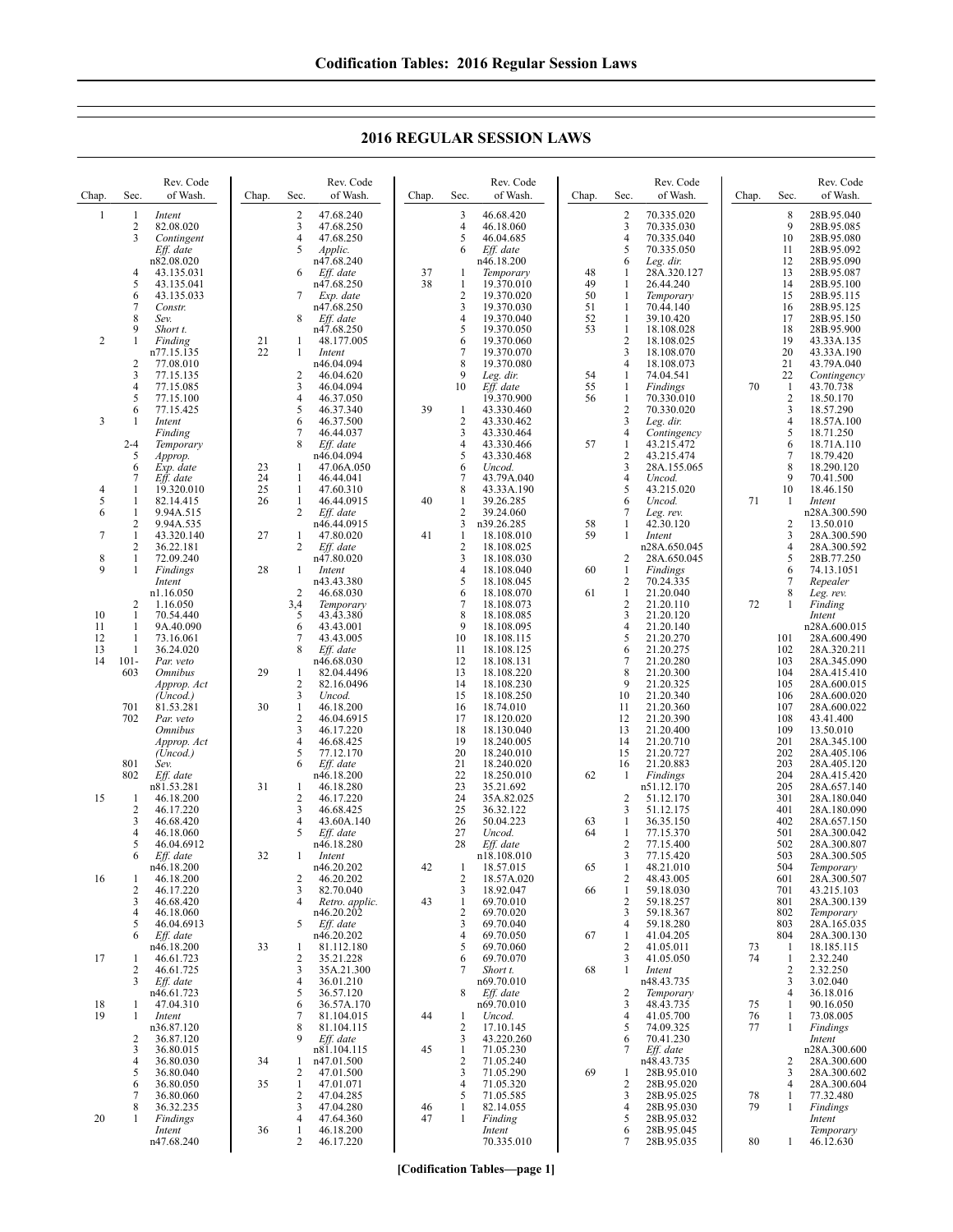## **Codification Tables: 2016 Regular Session Laws**

| Chap.          | Sec.                                                        | Rev. Code<br>of Wash.                                                                            | Chap.                  | Sec.                                                                              | Rev. Code<br>of Wash.                                                                           | Chap.      | Sec.                                                                  | Rev. Code<br>of Wash.                                                                                | Chap.             | Sec.                                                                     | Rev. Code<br>of Wash.                                                                                | Chap.      | Sec.                                             | Rev. Code<br>of Wash.                                                                                 |
|----------------|-------------------------------------------------------------|--------------------------------------------------------------------------------------------------|------------------------|-----------------------------------------------------------------------------------|-------------------------------------------------------------------------------------------------|------------|-----------------------------------------------------------------------|------------------------------------------------------------------------------------------------------|-------------------|--------------------------------------------------------------------------|------------------------------------------------------------------------------------------------------|------------|--------------------------------------------------|-------------------------------------------------------------------------------------------------------|
| 81             | 2<br>3<br>4<br>1<br>2<br>3<br>4                             | 46.12.635<br>46.12.640<br>88.02.430<br>Finding<br>n9.97.010<br>9.97.010<br>9.97.020<br>10.97.030 | 96                     | 10<br>11<br>-1<br>2<br>3<br>4                                                     | 35.58.585<br>36.57A.030<br>Findings<br>Intent<br>n74.09.495<br>Uncod.<br>74.09.495<br>Temporary | 127<br>128 | -1<br>$\overline{2}$<br>3<br>$\overline{4}$<br>5<br>6<br>7<br>1       | 18.04.025<br>18.04.055<br>18.04.105<br>18.04.195<br>18.04.345<br>18.04.205<br>18.04.350<br>74.09.759 | 141<br>142        | 1<br>$\mathbf{1}$<br>$\mathbf{2}$<br>3<br>$\overline{4}$<br>5<br>6<br>7  | 43.70.526<br>48.74.010<br>48.74.015<br>48.74.020<br>48.74.022<br>48.74.025<br>48.74.028<br>48.74.026 |            | 14<br>15<br>16<br>17<br>18<br>19<br>20<br>21     | 39.60.020<br>39.60.030<br>39.60.040<br>39.60.050<br>43.84.080<br>43.250.020<br>Repealer<br>28B.10.928 |
|                | 5<br>6<br>$\tau$<br>8<br>9                                  | 14.20.090<br>9.96A.020<br>9.96A.050<br>18.11.160<br>18.39.410                                    | 97                     | 5<br>6<br>1<br>$\sqrt{2}$<br>3                                                    | 28A.310.500<br>Contingency<br>18.06.010<br>69.41.010<br>Uncod.                                  | 129<br>130 | $\mathbf{1}$<br>$\mathbf{1}$<br>$\overline{c}$<br>3<br>$\overline{4}$ | 66.20.010<br>29A.68.011<br>29A.68.013<br>29A.68.020<br>29A.68.030                                    |                   | 8<br>9<br>10<br>11<br>12                                                 | 48.74.030<br>48.74.050<br>48.74.060<br>48.74.070<br>48.74.090                                        | 153<br>154 | 1<br>$\mathbf{1}$<br>$\overline{2}$<br>3         | 42.56.420<br>Intent<br>n74.09.670<br>74.09.670<br>71.24.500                                           |
|                | 10<br>11<br>12<br>13<br>14<br>15                            | 18.64.165<br>18.108.085<br>18.130.055<br>18.130.050<br>18.235.110<br>18.145.120                  | 98<br>99<br>100<br>101 | $\overline{4}$<br>1<br>$\mathbf{1}$<br>1<br>$\overline{2}$<br>$\mathbf{1}$        | 18.06.230<br>36.35.290<br>28A.305.141<br>35.21.955<br>35A.21.405<br>15.44.060                   |            | 5<br>6<br>$\overline{7}$<br>8<br>9<br>10                              | 29A.68.050<br>29A.68.070<br>29A.68.080<br>29A.68.090<br>29A.68.110<br>29A.68.120                     |                   | 13<br>14<br>15<br>16<br>17<br>18                                         | 48.74.100<br>48.74.110<br>48.74.120<br>48.74.130<br>48.76.010<br>48.76.050                           | 155        | $\overline{4}$<br>5<br>6<br>7<br>1<br>$\sqrt{2}$ | 74.09.671<br>74.09.672<br>70.48.100<br>Contingency<br>71.05.020<br>71.05.210                          |
|                | 16<br>17<br>18<br>19<br>20                                  | 9.94A.030<br>18.160.080<br>18.130.160<br>Sev.<br>n9.97.010                                       | 102<br>103<br>104      | $\mathbf{1}$<br>1<br>$\sqrt{2}$<br>3<br>$\mathbf{1}$                              | 27.34.420<br>79A.05.025<br>79A.05.030<br>Temporary<br>70.225.040                                | 131        | $\mathbf{1}$<br>$\overline{2}$<br>3<br>4<br>5                         | 74.46.561<br>74.42.360<br>74.42.010<br>74.46.020<br>74.46.501                                        |                   | 19<br>20<br>21<br>22                                                     | 42.56.400<br>42.56.400<br>Eff. date<br>n48.74.010<br>Exp. date                                       |            | 3<br>$\overline{4}$<br>5<br>6<br>7               | 71.05.215<br>71.05.217<br>71.05.230<br>71.05.290<br>71.05.300                                         |
| 82<br>83<br>84 | 21<br>1<br>$\mathbf{1}$<br>2<br>3                           | Leg. dir.<br>41.14.050<br>29A.32.070<br>29A.32.241<br>29A.40.091                                 | 105                    | $\mathbf{1}$<br>$\overline{2}$<br>3<br>4<br>5                                     | 43.80.100<br>43.80.120<br>43.80.125<br>43.80.150<br>43.80.170                                   | 132<br>133 | 6<br>$\overline{7}$<br>8<br>1<br>1<br>$\overline{2}$                  | 74.46.835<br>74.46.581<br>Repealer<br>18.64.008<br>48.14.020<br>48.14.0201                           | 143               | 23<br>1<br>$\overline{\mathbf{c}}$                                       | n42.56.400<br>Eff. date<br>n42.56.400<br>48.24.280<br>48.21.380                                      |            | 8<br>9<br>10<br>11<br>12<br>13                   | 71.05.360<br>71.05.660<br>71.06.040<br>71.12.540<br>71.24.025                                         |
|                | $\mathbf{1}$<br>$\overline{\mathbf{c}}$<br>3<br>4<br>5<br>6 | 38.52.180<br>46.09.320<br>46.09.442<br>46.09.457<br>46.19.030<br>Eff. date                       | 106                    | 6<br>7<br>8<br>1<br>$\overline{2}$<br>3                                           | 39.46.020<br>39.46.030<br>Repealer<br>13.40.020<br>13.40.0357<br>13.40.165                      | 134<br>135 | 3<br>$\mathbf{1}$<br>$\sqrt{2}$<br>3<br>$\mathbf{1}$                  | 43.71.080<br>29A.60.290<br>29A.60.160<br>29A.60.300<br>19.182.220                                    | 144<br>145<br>146 | 1<br>$\overline{\mathbf{c}}$<br>$\mathbf{1}$<br>$\mathbf{1}$<br>2<br>3   | 18.140.010<br>18.140.120<br>80.36.650<br>43.70.250<br>70.230.020<br>70.230.050                       |            | 14<br>15<br>16<br>17<br>18                       | 71.32.110<br>71.32.140<br>71.32.250<br>71.32.260<br>71.34.020<br>71.34.355                            |
| 85             | 1<br>2<br>3<br>4                                            | n46.09.320<br>28A.405.210<br>28A.405.220<br>28A.405.230<br>28A.405.245                           | 107<br>108<br>109      | $\overline{4}$<br>1<br>$\mathbf{1}$<br>1<br>$\sqrt{2}$                            | Repealer<br>71.05.201<br>9.94A.704<br>76.04.015<br>76.04.021                                    | 136        | $\overline{2}$<br>3<br>4<br>1                                         | 19.182.230<br>70.58.098<br>Eff. date<br>n19.182.220<br>13.40.010                                     |                   | 4<br>5<br>6<br>7<br>8                                                    | 70.230.100<br>48.39.030<br>70.230.200<br>Vetoed<br>Repealer                                          |            | 19<br>20<br>21<br>22<br>23                       | 71.34.720<br>71.34.730<br>71.34.750<br>71.34.770<br>18.71A.030                                        |
| 86             | 5<br>6<br>1<br>2<br>3                                       | 28A.310.250<br>Eff. date<br>n28A.405.210<br>46.12.650<br>46.55.105<br>46.12.652                  | 110<br>111<br>112      | 3<br>$\mathbf{1}$<br>$\overline{2}$<br>$\mathbf{1}$<br>$\mathbf{1}$<br>$\sqrt{2}$ | 79.13.060<br>Uncod.<br>Eff. date<br>70.119A.170<br>41.50.770<br>41.50.780                       |            | $\overline{2}$<br>3<br>$\overline{4}$<br>5<br>6<br>7                  | 13.40.020<br>13.40.127<br>13.40.308<br>10.99.030<br>13.40.265<br>9.41.040                            | 147<br>148        | 1<br>$\overline{c}$<br>$\mathbf{1}$<br>$\overline{\mathbf{c}}$<br>3<br>4 | 43.131.419<br>43.131.420<br>18.64.011<br>18.64.550<br>18.64.560<br>18.64.570                         | 156        | 24<br>1<br>2<br>3                                | 18.57A.030<br>Intent<br>n48.43.733<br>48.43.733<br>Eff. date<br>n48.43.733                            |
| 87<br>88       | 4<br>5<br>$\mathbf{1}$<br>1<br>$\overline{\mathbf{c}}$      | 19.16.250<br>9.94A.753<br>46.61.502<br>90.50A.010<br>90.50A.020                                  | 113<br>114             | 3<br>$\overline{4}$<br>5<br>1<br>$\mathbf{1}$                                     | 41.50.785<br>43.84.092<br>Contingency<br>10.31.100<br>88.02.570                                 |            | 8<br>9<br>10<br>11<br>12                                              | 46.20.265<br>66.44.365<br>69.41.065<br>69.50.420<br>69.52.070                                        |                   | 5<br>6<br>7<br>8<br>9                                                    | 18.64.580<br>18.64.590<br>69.41.041<br>69.50.308<br>74.42.230                                        | 157        | 1<br>2<br>3                                      | Finding<br>Intent<br>n28A.300.540<br>28A.300.542<br>43.185C.340                                       |
| 89<br>90       | 3<br>4<br>5<br>1<br>1                                       | 90.50A.030<br>90.50A.040<br>90.50A.050<br>2.28.210<br>Findings                                   |                        | $\overline{2}$<br>3<br>4                                                          | 88.02.570<br>Exp. date<br>n88.02.570<br>Eff. date<br>n88.02.570                                 | 137        | -1<br>$\overline{2}$<br>3<br>4                                        | n82.32.531<br>82.04.067<br>82.32.531<br>Eff. date<br>n82.04.067                                      |                   | 10<br>11<br>12<br>13<br>14                                               | 69.41.010<br>69.41.030<br>69.41.032<br>69.41.042<br>69.41.044                                        |            | 4<br>5<br>6                                      | 28A.300.540<br>28A.320.142<br>28A.320.145<br>28A.320.147<br>Short t.                                  |
|                | 2<br>3<br>4<br>5                                            | n43.70.442<br>43.70.445<br>Vetoed<br>9.41.310<br>43.70.442                                       | 115<br>116<br>117      | 1<br>2<br>3<br>$\mathbf{1}$<br>1                                                  | 41.26.510<br>41.26.520<br>41.26.470<br>9.46.0323<br>90.54.210                                   | 138<br>139 | 1<br>2<br>3<br>4<br>1                                                 | 64.06.080<br>43.110.030<br>82.46.015<br>82.46.037<br>48.43.537                                       | 149               | 15<br>16<br>17<br>18<br>1                                                | 69.41.055<br>69.41.220<br>18.64.245<br>18.64.500<br>n79A.15.010                                      | 158        | 2                                                | n28A.300.540<br>Finding<br>Intent<br>n71.05.455<br>71.05.455                                          |
| 91             | 6<br>7<br>8<br>9<br>1                                       | 28B.20.746<br>Temporary<br>Eff. date<br>n43.70.442<br>Vetoed<br>9A.86.010                        | 118<br>119             | 2<br>$\mathbf{1}$<br>2<br>$\mathbf{1}$                                            | Eff. date<br>n90.54.210<br>Intent<br>n18.64.043<br>18.64.043<br>70.95.060                       | 140        | $\overline{2}$<br>3<br>$\overline{4}$<br>5<br>1                       | n48.43.537<br>Leg. rev.<br>41.05.017<br>70.47.130<br>Short t.<br>11.120.010                          |                   | $\overline{2}$<br>3<br>4<br>5<br>6<br>7                                  | 79A.15.010<br>79A.15.030<br>79A.15.040<br>79A.15.050<br>79A.15.060<br>79A.15.070                     | 159<br>160 | 3<br>$\overline{4}$<br>5<br>6<br>1<br>1          | 71.05.457<br>71.05.120<br>71.05.458<br>Contingency<br>28A.525.055<br>67.16.280                        |
| 92<br>93       | 1<br>2<br>3<br>4<br>1                                       | n71A.14.120<br>71A.14.120<br>71A.14.130<br>71A.14.140<br>9.41.047                                |                        | $\overline{2}$<br>3<br>4<br>5<br>6                                                | 70.95.165<br>70.95.095<br>70.95.180<br>70.95.200<br>70.95.300                                   |            | $\overline{c}$<br>3<br>$\overline{4}$<br>5                            | 11.120.020<br>Applic.<br>11.120.030<br>11.120.040<br>11.120.050                                      |                   | 8<br>9<br>10<br>11                                                       | 79A.15.080<br>79A.15.110<br>79A.15.130<br>Applic.<br>n79A.15.030                                     | 161        | 1<br>2<br>3<br>$\overline{4}$                    | Intent<br>70.340.010<br>70.340.020<br>70.340.030<br>70.340.040                                        |
|                | 2<br>3<br>4<br>5<br>6                                       | 13.50.010<br>28A.405.330<br>46.29.270<br>46.29.310<br>53.48.030                                  | 120<br>121<br>122      | 7<br>8<br>1<br>1<br>1                                                             | 70.95.205<br>70.95.315<br>41.26.164<br>48.18.610<br>Intent                                      |            | 6<br>7<br>8<br>9<br>10                                                | 11.120.060<br>11.120.070<br>11.120.080<br>11.120.090<br>11.120.100                                   | 150<br>151<br>152 | 12<br>1<br>1<br>1                                                        | Eff. date<br>n79A.15.010<br>69.50.402<br>79A.25.260<br>39.58.010                                     |            | 5<br>6<br>7<br>8<br>9                            | 70.340.050<br>70.340.060<br>70.340.070<br>70.340.080<br>70.340.090                                    |
| 94<br>95       | 7<br>1<br>1<br>$\overline{\mathbf{c}}$<br>3                 | 13.34.070<br>9.41.330<br>Intent<br>n36.62.252<br>19.360.020<br>19.360.030                        | 123                    | 2<br>3<br>$\overline{4}$<br>5<br>1                                                | n48.46.243<br>Repealer<br>48.46.243<br>42.56.400<br>Uncod.<br>48.43.750                         |            | 11<br>12<br>13<br>14<br>15<br>16                                      | 11.120.110<br>11.120.120<br>11.120.130<br>11.120.140<br>11.120.150<br>11.120.160                     |                   | 2<br>3<br>4<br>5<br>6<br>7                                               | 39.58.050<br>39.58.105<br>39.58.108<br>39.58.135<br>39.58.155<br>Repealer                            |            | 10<br>11<br>12<br>13<br>14                       | 70.340.100<br>70.340.110<br>70.340.120<br>Exp. date<br>70.340.900<br>Sev.                             |
|                | 4<br>5<br>6<br>7<br>8<br>9                                  | 19.360.040<br>19.360.050<br>19.360.060<br>36.62.252<br>36.32.235<br>36.32.245                    | 124<br>125<br>126      | 2<br>3<br>1<br>$\mathbf{1}$<br>$\mathbf{1}$                                       | 48.43.755<br>Eff. date<br>n48.43.750<br>18.360.010<br>48.110.015<br>36.17.040                   |            | 17<br>18<br>19<br>20                                                  | Applic.<br>Constr.<br>11.120.900<br>11.120.901<br>Sev.<br>Leg. dir.                                  |                   | 8<br>9<br>10<br>11<br>12<br>13                                           | 28B.07.040<br>39.59.010<br>39.59.020<br>39.59.040<br>Repealer<br>39.60.010                           |            | 15<br>16<br>17<br>18<br>19<br>20                 | 70.148.020<br>70.148.900<br>70.149.900<br>82.23A.020<br>82.23A.902<br>43.84.092                       |

**[Codification Tables—page 2]**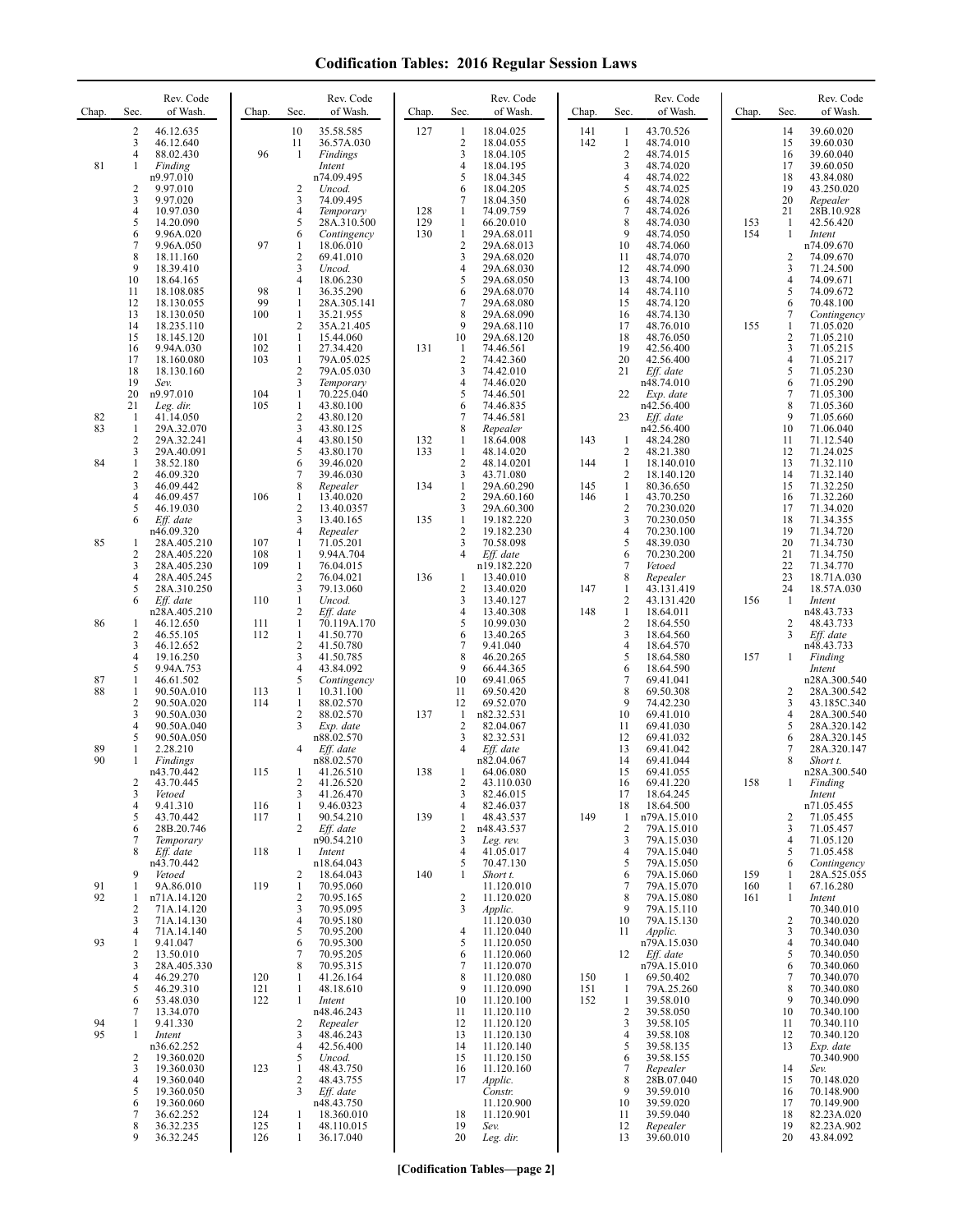## **Codification Tables: 2016 Regular Session Laws**

| Chap.      | Sec.                | Rev. Code<br>of Wash.      | Chap.      | Sec.                           | Rev. Code<br>of Wash.        | Chap. | Sec.                           | Rev. Code<br>of Wash.   | Chap.      | Sec.                           | Rev. Code<br>of Wash.      | Chap. | Sec.                | Rev. Code<br>of Wash.     |
|------------|---------------------|----------------------------|------------|--------------------------------|------------------------------|-------|--------------------------------|-------------------------|------------|--------------------------------|----------------------------|-------|---------------------|---------------------------|
|            | 21<br>22            | 70.340.130<br>Leg. dir.    | 174        | $\mathbf{1}$                   | Findings<br>Intent           |       | 5<br>6                         | 43.84.092<br>Leg. dir.  |            | 52<br>53                       | 88.32.140<br>91.08.380     |       | 120<br>121          | 11.125.200<br>11.125.210  |
|            | 23                  | Eff. date<br>n70.340.010   |            | 2                              | n82.45.197<br>82.45.197      | 195   | 1                              | Findings<br>n43.105.369 |            | 54<br>55                       | Repealer<br>49.12.450      |       | 122<br>123          | 11.125.220<br>11.125.230  |
| 162        | 24<br>1             | Repealer<br>28A.175.075    | 175        | 3<br>1                         | n82.45.197<br>82.32.534      |       | 2<br>3                         | 43.105.369<br>44.28.818 |            | 56<br>57                       | Uncod.<br>28B.15.069       |       | 201<br>202          | 11.125.240<br>11.125.250  |
|            | $\overline{2}$<br>3 | 28A.230.090<br>28A.300.136 |            | 2<br>3                         | 82.32.585<br>Applic.         | 196   | $\mathbf{1}$<br>$\overline{2}$ | 61.24.172<br>61.24.173  |            | 58<br>59                       | 43.19.501<br>Exp. date     |       | 203<br>204          | 11.125.260<br>11.125.270  |
|            | $\overline{4}$<br>5 | 28A.400.201<br>Repealer    |            | 4                              | n82.32.534<br>Eff. date      |       | 3<br>4                         | 61.24.135<br>Repealer   |            | 60                             | n43.330.300<br>Vetoed      |       | 205<br>206          | 11.125.280<br>11.125.290  |
| 163        | 1                   | Finding<br>Intent          | 176        | 1                              | n82.32.534<br>70.240.010     |       | 5                              | Savings<br>Table of     |            | 61<br>62                       | 43.07.173<br>43.07.190     |       | 207<br>208          | 11.125.300<br>11.125.310  |
|            | 2                   | n42.56.240<br>42.56.240    |            | 2<br>3                         | 70.240.025<br>70.240.035     |       |                                | dispo.<br>n61.24.174    |            | 63<br>64                       | 43.07.400<br>Repealer      |       | 209<br>210          | 11.125.320<br>11.125.330  |
|            | 3<br>$\overline{4}$ | 42.56.080<br>42.56.120     | 177        | 4<br>1                         | 70.240.050<br>41.04.665      |       | 6                              | Eff. date<br>n61.24.172 | 203        | $\mathbf{1}$<br>$\overline{2}$ | 36.28A.320<br>43.79A.040   |       | 211<br>212          | 11.125.340<br>11.125.350  |
|            | 5<br>6              | 10.109.010<br>10.109.020   | 178<br>179 | -1<br>1                        | 42.56.270<br>Findings        | 197   | 1<br>2                         | 28B.10.029<br>43.19.642 |            | 3<br>$\overline{4}$            | 46.01.260<br>46.64.025     |       | 213<br>214          | 11.125.360<br>11.125.370  |
|            | 7<br>8              | 10.109.900<br>10.109.030   |            |                                | Purpose<br>n2.16.010         |       | 3<br>4                         | 43.43.480<br>46.52.120  |            | 5<br>6                         | 46.20.291<br>46.20.289     |       | 215<br>216          | 11.125.380<br>11.125.390  |
| 164        | 9<br>1              | Leg. dir.<br>Findings      |            | 2<br>3                         | 2.16.010<br>9.94A.860        |       | 5<br>6                         | 49.04.190<br>50.22.157  |            | 7<br>8                         | 9.94A.533<br>46.61.506     |       | 217<br>218          | 11.125.400<br>11.125.410  |
|            |                     | Intent<br>9A.90.010        | 180        | 1<br>2                         | 13.34.096<br>13.34.820       |       | 7<br>8                         | 70.41.045<br>72.10.020  |            | 9<br>10                        | 10.31.100<br>10.01.230     |       | 219<br>301          | 11.125.420<br>11.125.430  |
|            | 2                   | Short t.<br>9A.90.020      | 181        | $\mathbf{1}$<br>$\overline{2}$ | 16.52.085<br>16.52.200       |       | 9<br>10                        | 74.14A.060<br>77.85.140 |            | 11<br>12                       | 10.05.140<br>46.20.311     |       | 401<br>402          | 11.88.080<br>11.86.021    |
|            | 3<br>$\overline{4}$ | 9A.90.030<br>9A.90.040     | 182<br>183 | $\mathbf{1}$<br>$\mathbf{1}$   | Repealer<br>18.390.010       |       | 11<br>12                       | 79A.25.350<br>Repealer  |            | 13<br>14                       | 46.20.385<br>46.20.720     |       | 403<br>404          | 11.88.010<br>11.103.030   |
|            | 5<br>6              | 9A.90.050<br>9A.90.060     |            | $\overline{2}$<br>3            | 18.390.020<br>18.390.030     | 198   | $\mathbf{1}$<br>$\overline{2}$ | 19.28.095<br>19.28.191  |            | 15<br>16                       | 46.20.308<br>10.21.055     |       | 405<br>406          | 30A.22.170<br>70.122.130  |
|            | 7<br>8              | 9A.90.070<br>9A.90.080     |            | 4<br>5                         | 18.390.040<br>18.390.050     | 199   | 3<br>-1                        | 19.28.400<br>9.94.041   |            | 17<br>18                       | 46.61.5055<br>46.20.3101   |       | 407<br>408          | 71.32.020<br>71.32.050    |
|            | 9<br>10             | 9A.90.090<br>9A.90.100     |            | 6<br>7                         | 18.390.060<br>18.390.070     | 200   | 2,3<br>-1                      | Vetoed<br>Intent        |            | 19<br>20                       | 36.28A.390<br>Repealer     |       | 409<br>410          | 71.32.060<br>71.32.100    |
|            | 11<br>12            | 9A.90.110<br>9A.52.010     |            | 8                              | Finding<br>18.390.080        | 201   | $\overline{c}$<br>$\mathbf{1}$ | Temporary<br>46.83.010  |            | 21                             | Eff. date<br>n46.20.308    |       | 411<br>412          | 71.32.180<br>71.32.200    |
|            | 13<br>14            | 9.94A.515<br>Repealer      |            | 9<br>10                        | 18.390.090<br>Applic.        |       | 2<br>3                         | 46.83.020<br>46.83.030  | 204<br>205 | -1<br>$\mathbf{1}$             | 29A.64.090<br>Vetoed       |       | 413<br>501          | 71.32.260<br>11.125.900   |
| 165        | 15<br>1             | Leg. dir.<br>70.95.904     |            | 11                             | 18.390.900<br>Eff. date      | 202   | $\mathbf{1}$<br>$\sqrt{2}$     | 6.21.040<br>6.23.030    |            | 2<br>3                         | 28A.225.005<br>28A.225.018 |       | 502<br>503          | 11.125.901<br>Applic.     |
| 166        | 1<br>$\sqrt{2}$     | 74.15.020<br>Uncod.        |            | 12                             | 18.390.901<br>Leg. dir.      |       | 3<br>4                         | 9.96.020<br>10.14.085   |            | 4<br>5                         | 28A.225.020<br>28A.225.025 |       | 504                 | 11.125.902<br>Repealer    |
|            | 3<br>$\overline{4}$ | 24.03.550<br>26.44.030     | 184        | -1<br>$\overline{2}$           | 74.13.360<br>74.13.370       |       | 5<br>6                         | 10.37.040<br>11.28.090  |            | 6<br>$\overline{7}$            | 28A.225.026<br>28A.225.030 |       | 505<br>506          | Leg. dir.<br>Eff. date    |
| 167        | 1<br>2              | 43.22.380<br>43.22.360     | 185        | 3<br>$\mathbf{1}$              | 74.13.372<br>79A.05.160      |       | 7<br>8                         | 11.28.140<br>11.68.110  |            | 8<br>9                         | 28A.225.035<br>28A.225.090 | 210   | 1                   | 11.125.903<br>19.340.030  |
|            | 3<br>$\overline{4}$ | 43.22.335<br>Temporary     | 186        | 2<br>$\mathbf{1}$              | 79A.05.162<br>36.24.100      |       | 9<br>10                        | 11.88.140<br>12.04.020  |            | 10<br>11                       | 43.185C.315<br>43.185C.320 |       | 2<br>3              | 19.340.110<br>19.340.010  |
| 168<br>169 | 1<br>1              | 49.70.170<br>Finding       | 187        | $\overline{2}$<br>$\mathbf{1}$ | Repealer<br>70.94.473        |       | 11<br>12                       | 12.04.030<br>12.04.100  |            | 12<br>$13 - 15$                | 43.185C.2951<br>Vetoed     |       | $\overline{4}$<br>5 | 19.340.100<br>48.02.220   |
|            |                     | Intent<br>n43.215.564      | 188        | $\mathbf{1}$                   | Finding<br>Intent            |       | 13<br>14                       | 12.04.201<br>12.04.203  |            | 16<br>17                       | Temporary<br>28A.225.0261  |       | 6,7<br>8            | Temporary<br>Eff. date    |
|            | 2<br>3              | 43.215.564<br>43.215.010   |            | 2                              | 43.380.005<br>43.380.010     |       | 15<br>16                       | 12.04.204<br>12.04.205  |            | 18<br>19                       | Temporary<br>2.56.032      | 211   | 1<br>$\overline{2}$ | 11.84.010<br>11.84.140    |
| 170        | 1<br>$\overline{2}$ | 69.50.325<br>69.51A.250    |            | 3<br>4                         | 43.380.020<br>43.380.030     |       | 17<br>18                       | 12.04.206<br>12.04.207  |            | 20<br>21                       | 28A.225.027<br>Vetoed      |       | 3                   | Short t.<br>n11.84.010    |
|            | 3                   | Eff. date<br>n69.50.325    |            | 5<br>6                         | 43.380.040<br>43.380.050     |       | 19<br>20                       | 12.40.110<br>17.28.090  | 206        | 1<br>2                         | n43.59.030<br>43.59.030    | 212   | 1                   | Findings<br>Intent        |
| 171        | 1<br>2              | 69.50.357<br>Eff. date     |            | 7<br>8                         | 43.380.060<br>43.380.070     |       | 21<br>22                       | 18.44.251<br>19.120.040 | 207        | 1<br>$\overline{2}$            | 39.104.020<br>39.104.100   |       | 2                   | n43.330.475<br>43.330.475 |
| 172        | 1                   | n69.50.357<br>Finding      |            | 9<br>10                        | 43.380.080<br>Temporary      |       | 23<br>24                       | 26.04.090<br>26.18.100  |            | 3<br>4                         | 39.104.150<br>82.14.510    | 213   | 3<br>1              | Contingency<br>46.37.640  |
|            | 2                   | n43.382.005<br>71A.12.310  |            | 11<br>12                       | 41.06.070<br>Leg. dir.       |       | 25<br>26                       | 26.50.085<br>35.22.110  | 208        | 5<br>1                         | 82.32.765<br>Finding       |       | 2<br>3              | 46.37.650<br>46.37.660    |
|            | 3<br>4              | 71A.12.320<br>74.34.300    | 189<br>190 | -1<br>$\mathbf{1}$             | 36.32.080<br>66.24.179       |       | 27<br>28                       | 35.58.090<br>35A.08.120 |            |                                | Intent<br>n13.60.110       |       | $\overline{4}$<br>5 | 46.63.020<br>9.94A.515    |
|            | 5<br>6              | 43.382.005<br>43.382.010   | 191        | 2<br>1                         | 66.28.340<br>n82.08.025661   |       | 29<br>30                       | 36.24.110<br>36.60.020  |            | $\overline{2}$<br>3            | 13.60.110<br>Repealer      |       | 6                   | Finding<br>n46.37.640     |
|            | 7<br>8              | 43.382.020<br>43.382.030   |            | 2<br>3                         | 82.08.025661<br>82.12.025661 |       | 31<br>32                       | 36.68.470<br>41.50.590  | 209        | 101                            | Short t.<br>11.125.010     | 214   | 7<br>1              | Contingency<br>9.41.190   |
|            | 9<br>10             | 43.382.040<br>43.382.050   |            | 4<br>5                         | 82.14.050<br>82.14.060       |       | 33<br>34                       | 43.20B.040<br>58.09.080 |            | 102<br>103                     | 11.125.020<br>Applic.      | 215   | 1<br>2              | 90.42.130<br>90.42.170    |
|            | 11<br>12            | 43.382.060<br>43.382.070   |            | 6                              | Eff. date<br>n82.08.025661   |       | 35<br>36                       | 60.08.020<br>61.12.020  |            | 104                            | 11.125.030<br>11.125.040   | 216   | 1<br>2              | 23B.19.020<br>23B.19.030  |
|            | 13<br>14            | 43.382.080<br>43.382.090   | 192        | 1<br>2                         | 39.112.010<br>39.112.020     |       | 37<br>38                       | 64.04.030<br>64.04.040  |            | 105<br>106                     | 11.125.050<br>11.125.060   | 217   | 3<br>1              | 23B.19.040<br>n84.36.049  |
| 173        | 15<br>$\mathbf{1}$  | Leg. dir.<br>Finding       |            | 3<br>4                         | 39.112.030<br>39.112.040     |       | 39<br>40                       | 64.04.050<br>64.08.060  |            | 107<br>108                     | 11.125.070<br>11.125.080   |       | 2<br>3              | 84.36.049<br>84.36.805    |
|            |                     | Intent<br>n43.43.545       |            | 5<br>6                         | 39.112.050<br>39.112.060     |       | 41<br>42                       | 64.08.070<br>65.12.035  |            | 109<br>110                     | 11.125.090<br>11.125.100   |       | $\overline{4}$<br>5 | 84.36.815<br>84.36.820    |
|            | 2<br>3              | 43.43.545<br>35.21.195     |            | 7<br>8                         | 39.112.070<br>39.112.080     |       | 43<br>44                       | 65.12.125<br>65.12.230  |            | 111<br>112                     | 11.125.110<br>11.125.120   |       | 6<br>7              | 84.36.840<br>84.36.845    |
|            | 4<br>5              | 36.28.200<br>43.43.546     |            | 9<br>10                        | 39.112.090<br>Leg. dir.      |       | 45<br>46                       | 65.12.235<br>65.12.255  |            | 113<br>114                     | 11.125.130<br>11.125.140   |       | 8<br>9              | 84.36.855<br>Applic.      |
|            | 6<br>$\overline{7}$ | 70.41.365<br>36.27.020     | 193<br>194 | -1<br>1                        | 90.58.030<br>43.21A.730      |       | 47<br>48                       | 65.12.270<br>67.38.030  |            | 115<br>116                     | 11.125.150<br>11.125.160   | 218   | 1                   | n84.36.049<br>Finding     |
|            | 8<br>9              | 42.56.240<br>43.330.470    |            | 2<br>3                         | 43.21A.731<br>43.21A.732     |       | 49<br>50                       | 84.40.320<br>85.28.060  |            | 117<br>118                     | 11.125.170<br>11.125.180   |       | 2                   | n9.95.422<br>9.95.422     |
|            | 10                  | 43.79A.040                 |            | 4                              | 43.21A.733                   |       | 51                             | 88.32.070               |            | 119                            | 11.125.190                 |       | 3                   | Vetoed                    |

**[Codification Tables—page 3]**